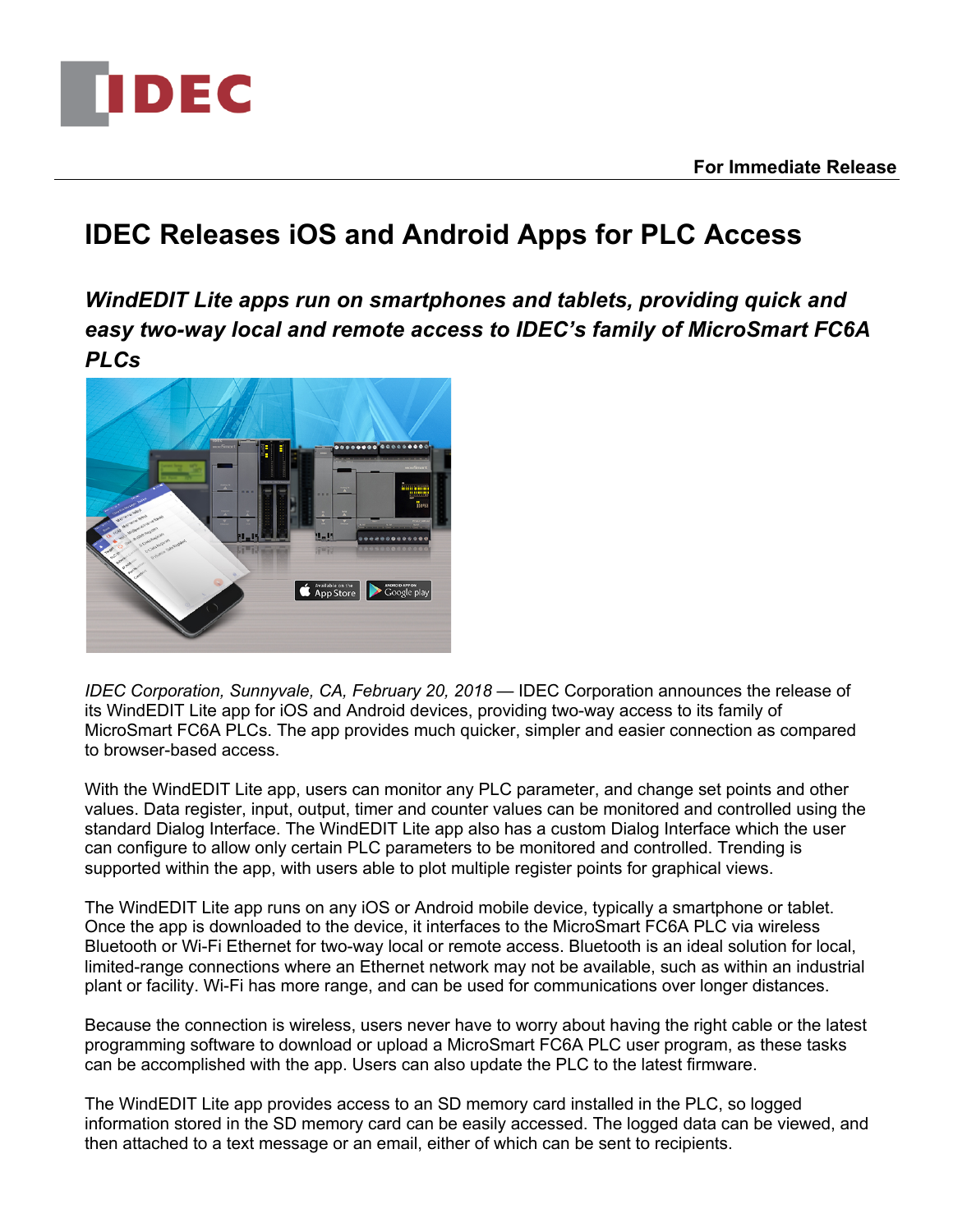Logged data can also be pushed to a local or cloud-based database, or to a data storage platform such as Dropbox, Google Drive, Apple iCloud, etc. In addition to logged data, other data such as user programs, firmware, recipes, etc., can be sent and retrieved from databases and storage platforms.

To provide the required security, access to the PLC via the WindEDIT Lite app needs to be configured in the PLC for each user, with each app user required to provide his or her correct username and password—otherwise access will be denied. Read/Write protection is configurable for each designated user, allowing restricted access based on the user's needs; for example, only read and no write privileges.